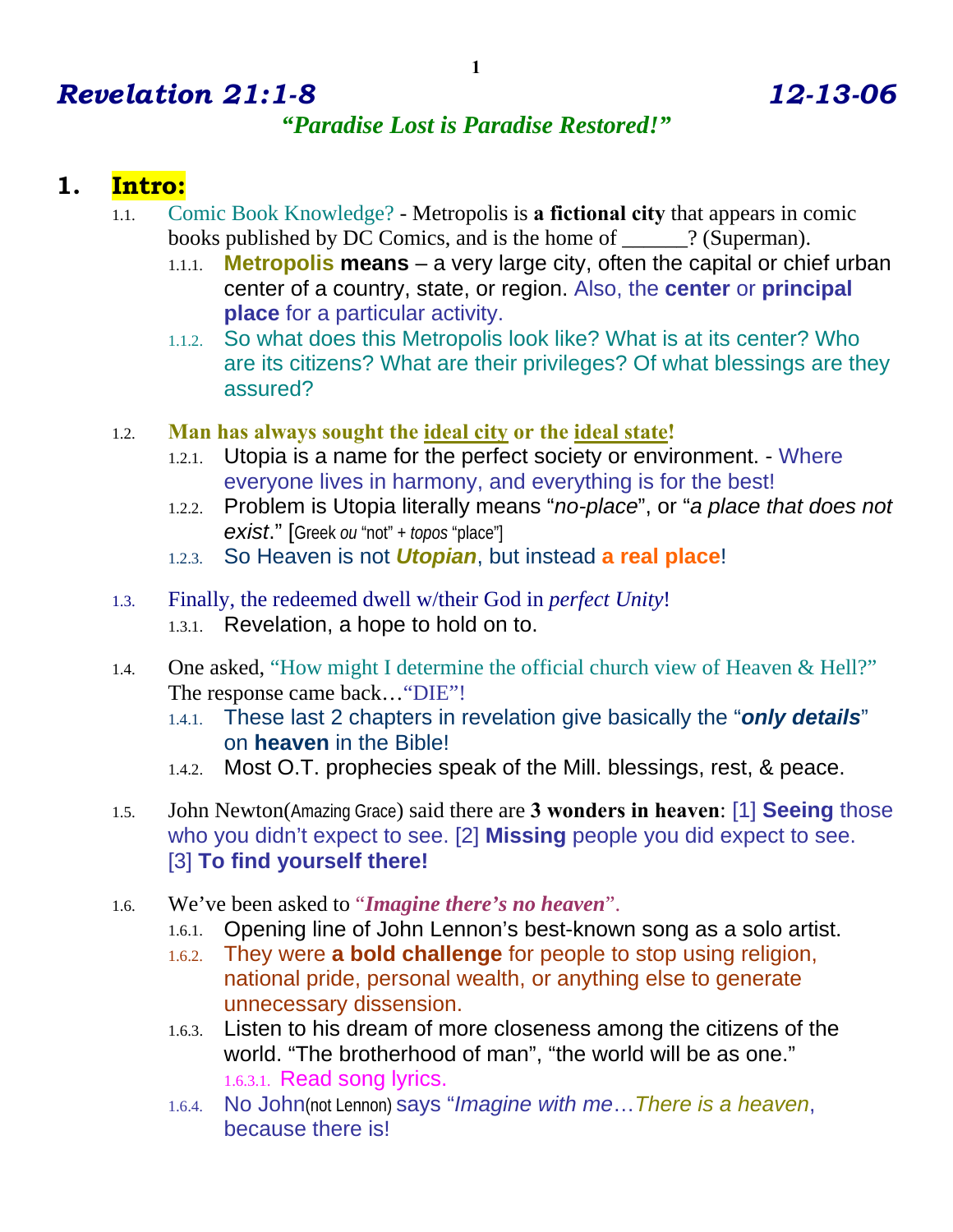#### **2**

# **2. PARADISE LOST IS PARADISE RESTORED! (1-8)**

- 2.1. **SEE!** (1,2)
	- $2.1.1.$  Over 50 x's told "to see" in Rev. here is the last vision.
	- 2.1.2. And what a **bright vision** it is!
- 2.2. New think of the emotions that come with "*New*" a new car, a new house, a new baby, a new job, or whatever. 2.2.1. They evoke a sense of hope, wonder,  $\&$  a fresh break from the past!<sup>1</sup>
- 2.3. For **believers** the future means "all things new"; for **those who reject Christ** it means "the same old sins for all eternity"(8).
- 2.4. The Story of Scripture comes "*full circle*". [Paradise Lost is *Paradise Restored*!]
- 2.5. Human history started with a **garden** & ends with a **city**!
- 2.6. In the beg God created heaven & earth(Gen.1:1); I saw a new heaven & earth(21:1)
- 2.7. The darkness he called night(Gen.1:5); there shall be no night there(21:25)
- 2.8. God made 2 great lights(Gen.1:16); the city had no need of the sun or moon(21:23)
- 2.9. In the day that you eat of it you shall surely die(Gen.2:17); be no more death(21:4)
- 2.10. Satan appears as deceiver(Gen.3:1); Stan disappears forever(20:10)
- 2.11. Walk of God w/man interrupted(Gen.3:8-10); Walk of God w/man resumed(21:3)
- 2.12. Initial triumph of the serpent(Gen.3:13); Ultimate triumph of the Lamb(22:3)
- 2.13. I will greatly multiply your sorrow(Gen.3:16); no more sorrow(21:4)
- 2.14. Cursed is the ground for your sake(Gen.3:17); no more curse(22:3)
- 2.15. Mans dominion broken(Gen.3:19); Mans dominion broken restored(22:5)
- 2.16. 1<sup>st</sup> paradise closed(Gen.3:23); New paradise opened(21:25)
- 2.17. Access to the tree of life disinherited(Gen.3:24); Access to the tree reinstated **(22:14)**
- 2.18. Driven from God's presence(Gen.3:24); they shall see His face(22:4)
- 2.19. (1) Read Is.65:17-19 [700 years earlier Isaiah saw God one day doing this…] 2.19.1. 2 Pet.3:12,13 "the heavens will be dissolved, being on fire, and the elements will melt with fervent heat? Nevertheless we, according to His promise, look for **new heavens** and a **new earth** in which righteousness dwells."
- 2.20. No more Sea the sea is a barrier to the different Landmasses?
	- 2.20.1. John's Island he was on(Patmos) was like a prison wall.
	- 2.20.2. What's **our sea** for? It covers 70% of the earth's surface. Average depth is 2.3 miles deep. 2.20.2.1.If earth was perfectly spherical, water would cover the entire earth ½ mile deep.
	- 2.20.3. The salty brine of the ocean purges, cleanses, & preserves our planet, making it fit to live on. **{It is a continuous cycle of "cleansing & renewal"}**

 $\overline{a}$ <sup>1</sup> Idiot's Guide to the Book of Revelation; Pg.167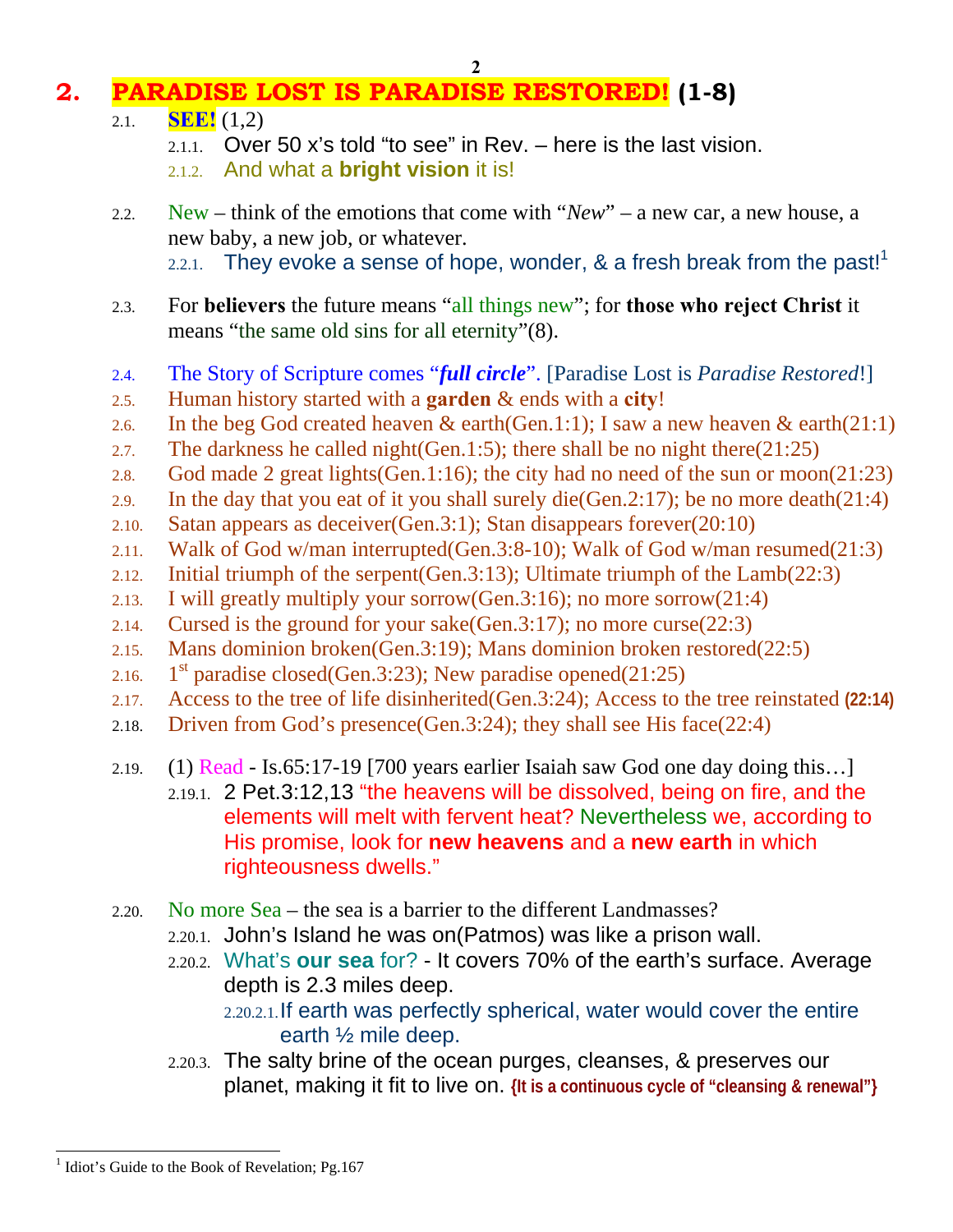- 2.21. (2) New city the final great city!
	- 2.21.1. *Babylon the great* in which all the evil is concentrated into one center.
	- 2.21.2. This city is in contrast(really w/all cities i.e. *crime/corruption*) for it is "holy".
	- 2.21.3. It has been long called the **Holy** City but finally deserving the title. 2.21.3.1.It was just called Sodom! (11:8) 2.21.3.2.But now it is ready for God to live among His people!
	- 2.21.4. New Jerusalem God builds Himself. (Jn.14)
	- 2.21.5. The author of Hebrews was looking for *the city to come*(13:14).
	- 2.21.6. The *End of the World* as we define it, is actually the starting point for something completely new & better.
- 2.22. Her Husband is pleased! Is. 62:5 "And as the bridegroom rejoices over the bride, So shall your God rejoice over you." 2.22.1. Read #640 (B.P.) Blind young man/ seeing bride.
- 2.23. **HEAR!** (3-8)
- 2.24. (3) This is it…if I could only keep **one Scripture** in Revelation this would be it! 2.24.1. Gods whole purpose is "*to be with His people*"…& it's now achieved.
- 2.25. "The most important Thing about heavenly city is not **the absence of sin**, but **the Presence of God** in all His glory!"
	- *2.25.1. "Immanuel for good!…God with us for good!"*
	- 2.25.2. This is **eternal life** Jn.17:3-5.
	- 2.25.3. God made man to **be with Him** & to **enjoy fellowship together**.
- 2.26. (4) Wipe away every tear compassion of God! 2.26.1. Ps.56:8 "You number my wanderings; Put my tears into Your bottle(wine skin)." (Lachrymatory- Lack/RA/matory)
- 2.27. Death, Sorrow, Crying banished isn't this what we're all waiting for?
- 2.28. Pain Physical pain; Emotional pain; Relational pain; Spiritual pain. 2.28.1. No longer a pinch of pain, nor a speck of suffering.
	- 2.28.2. No more Death(but Life forevermore); No more Sorrow(but Joy); No more Crying(but Laughter); No more Pain(but Pleasure)!
- 2.29. (6) When the best of the world's pleasures leave us thirsting for true satisfaction  $\&$ inner peace, this book beckons us to come "*take the water of life w/o cost*"(22:17).
	- 2.29.1. So, one prerequisite, Be Thirsty!
	- 2.29.2. On earth nothing satisfies you! Not wealth, fame, pleasure, possessions!
	- 2.29.3. Only one thing can quench the deep thirst of the soul, & that's God Himself!!! [to the thirsty God meets their needs!]
- 2.30. Alpha & omega of **the Father**(Rev.1:8; 21:6); & of **the Son**(22:13). 2.30.1. Hebrew word for truth is ahmeth(**ת ֶמ ֱא**} (starts w/**Aleph** - ends w/**Tav**} 2.30.1.1.Some scholars think the Greek is going back to this origin.